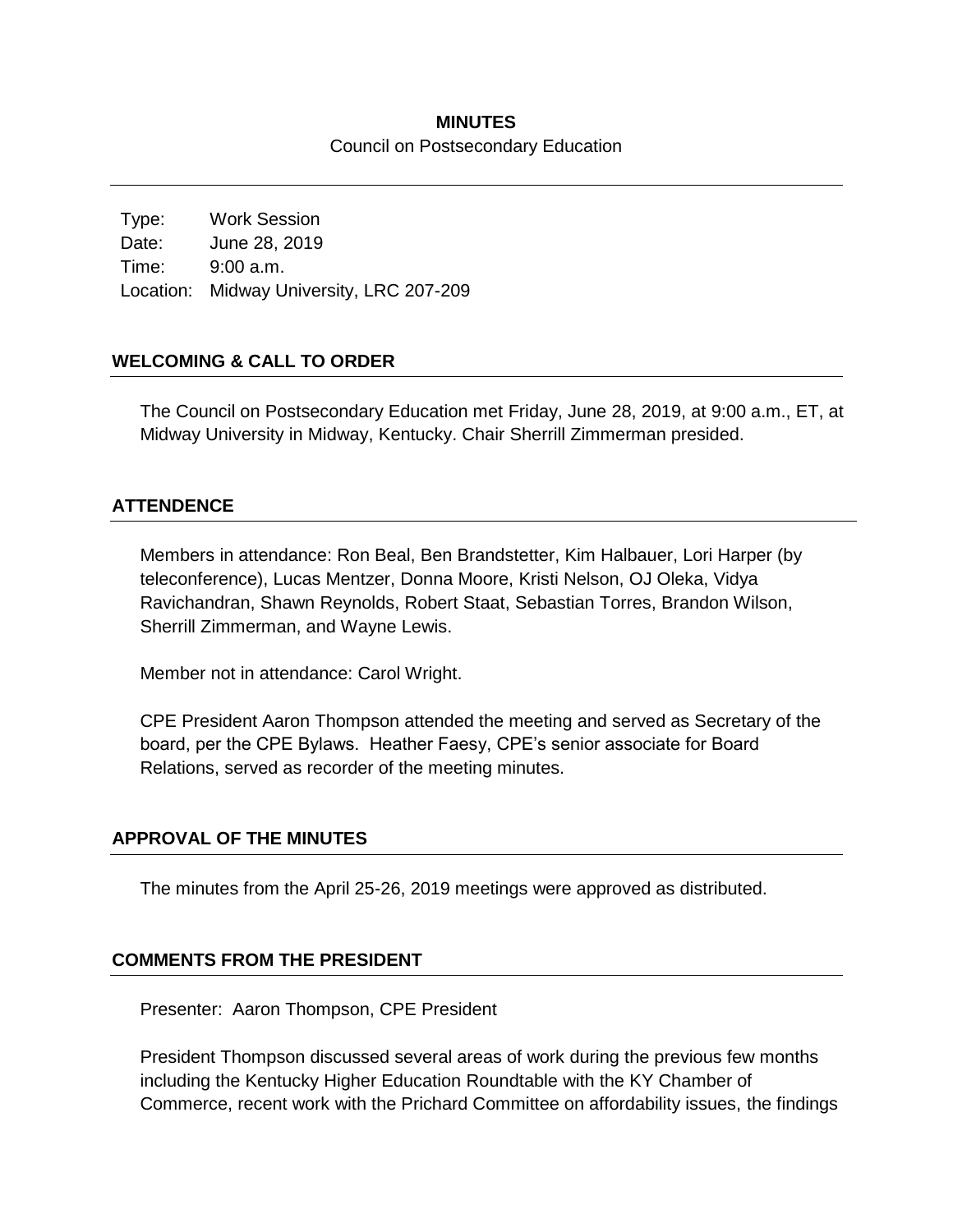thus far from the spring listening tours, the takeaways from the senior staff retreat, the developments of the 2019 Symposium on Postsecondary Education Trusteeship, and a status update on potential changes being made on academic program review.

### **EXECUTIVE COMMITTEE REPORT**

Presenter: Sherrill Zimmerman, Chair

Chair Zimmerman presented the takeaways from the Executive Committee meeting on June 28 at 8:00 a.m., which included establishing the duties of the committee and meeting frequency.

Chair Zimmerman made the following committee appointments, effective May 15, 2019:

- Academic and Strategic Initiatives Committee: Lori Harper (to serve as chair), Lucas Mentzer, Donna Moore, OJ Oleka, Vidya Ravichandran, Robert Staat, Brandon Wilson, Ben Brandstetter, and Sherrill Zimmerman.
- Finance Committee: Ben Brandstetter (to serve as chair), Kim Halbauer, OJ Oleka, Robert Staat, Brandon Wilson, Carol Wright, and Sherrill Zimmerman.
- Executive Committee: Sherrill Zimmerman (to serve as chair), Ben Brandstetter, Kristi Nelson, Kim Halbauer, and Ron Beal.
- 2019 Nominating Committee: Kristi Nelson and Carol Wright.

Chair Zimmerman made the following appointments to the Committee on Equal Opportunities, effective July 1, 2019:

- Kim Halbauer, replacing Vidya Ravichandran as a CPE member
- Luv'Tesha Robertson, as a citizen member.
- Robert Staat named chair of the Committee, replacing outgoing Chair Shawn Reynolds.

### **FINANCE COMMITTEE REPORT**

Presenter: Ben Brandstetter, Committee Chair

The Finance Committee met on June 14, 2019. Discussion items included establishing the committee's areas of oversight; work completed thus far on the 2020-22 Biennial Budget Recommendation; and the 2019-20 performance funding distribution and discussions regarding stop loss provisions. The following action items were reviewed and recommended for approval by the full Council: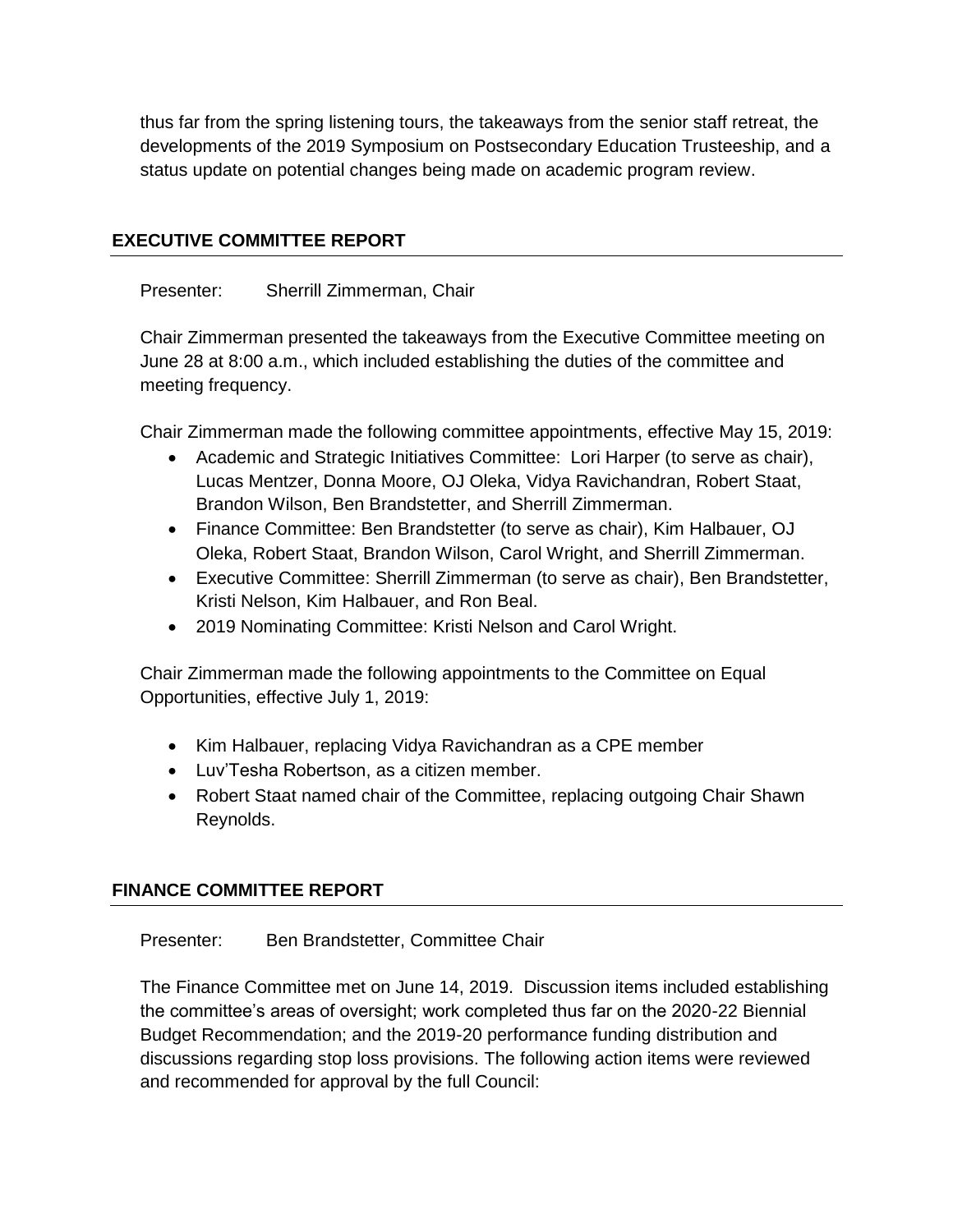- 1) Proposed 2019-20 tuition and mandatory fee rates for Eastern Kentucky University, Morehead State University, the University of Kentucky, and the University of Louisville. Each institution's proposed rates complied with the ceilings adopted by the Council in April of 2018.
- 2) 2019-20 Agency Operating Budget, of which the budget totals \$17.4 million, with just 22% of that going directly towards postsecondary education coordination. The rest of the funds are budgeted to data collection and analysis, contract spaces, contract administration, ovarian cancer screenings, special initiatives, and the technology trust fund.
- 3) Three proposed tuition reciprocity agreements with Ohio, each valid July 1, 2019 through June 30, 2021. The revisions to the agreements were minimal, with the additions of 2 Ohio universities on the first and third agreements, and the addition of a Kentucky community and technical college on the second. To ensure the agreement is mutually beneficial, CPE staff provided a comparison of Kentucky and Ohio student headcounts, FTE students, and attempted student credit hours, and the number of Kentucky students taking advantage of these agreements increased to 60% in 2018 (which is up from 57% in the previous year).
- 4) KCTCS's request for interim authorization of a capital project to renovate the Main Campus at Southcentral Kentucky Community and Technical College. This authorization would provide for HVAC upgrades, additional faculty offices, and expansion of the bookstore. It will require \$3,000,000 of agency restricted funds and no debt financing. The project was approved by KCTCS's Board of Regents on June 15, 2018.

MOTION: Ms. Nelson moved that the Council accept the recommendations of approval by the Finance Committee. Mr. Torres seconded the motion.

VOTE: The motion passed.

# **ACADEMIC AND STRATEGIC INITIATIVES COMMITTEE REPORT**

Presenter: Lori Harper, Committee Chair

The Academic and Strategic Initiatives Committee met on June 14, 2019. The committee established its areas of responsibility and meeting frequency, and the following action items were reviewed and recommended for approval by the full Council: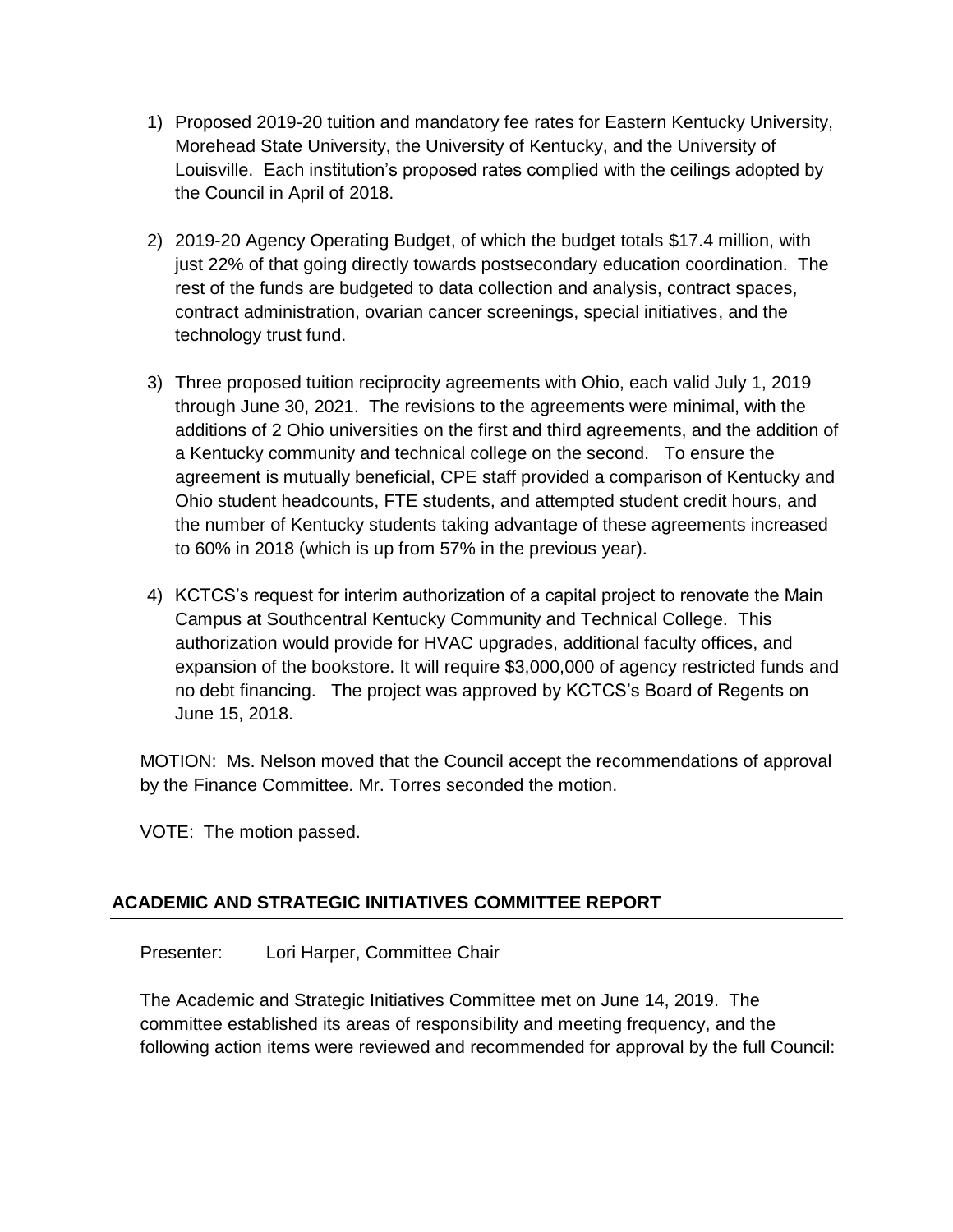- 1) Three new academic programs from the University of Kentucky a Bachelor of Science in Consumer Economics and Personal Finance, a Bachelor of Arts in Public Policy and Leadership, and Master of Science in Data Science.
- 2) Two new academic programs from Murray State University a Bachelor of Arts in Human Services, and Bachelor of Arts in Culture and Language Studies.
- 3) One new academic program at Northern Kentucky University of Kentucky a Bachelor of Science in Japanese.
- 4) The following proposed revisions to the 2016-21 Statewide Strategic Agenda.
	- Remove Objective 4, due to the reorganization of Kentucky Adult Education to the Education and Workforce Development Cabinet.
	- Revise the metric "Average Credit Hours" to measure "Median Credit Hours" to provide a more realistic view of credits to degree and remove outliers that skew that average.
	- Add a metric to measure the enrollment of credential-seeking students, disaggregated as appropriate. Dual credit students would be included in a separate calculation.
	- Add a disaggregation based on age groups for the agenda's enrollment and completion metrics, and to
	- Remove the metrics that were intended to measure academic quality.

MOTION: Dr. Staat moved that the Council accept the recommendations of approval by the Academic & Strategic Initiatives Committee. Ms. Moore seconded the motion.

VOTE: The motion passed.

# **COMMITTEE ON EQUAL OPPORTUNITIES REPORT**

Presenter: Shawn Reynolds, Committee Chair Travis Powell, Vice President and General Counsel Dawn Offutt, Director of Initiatives for Diversity, Equity, & Inclusion

The Committee on Equal Opportunities met on June 24, 2019, and outgoing Chair Reynolds provided a summary of the meeting. Dr. Offutt and Mr. Powell discussed the results of the 2018 evaluations as related to the Kentucky Public Postsecondary Education Policy for Diversity, Equity and Inclusion. The policy was adopted in 2016, and in the spring of 2019, the Committee on Equal Opportunities oversaw the first evaluation of institutional progress toward meeting their individual goals. Agenda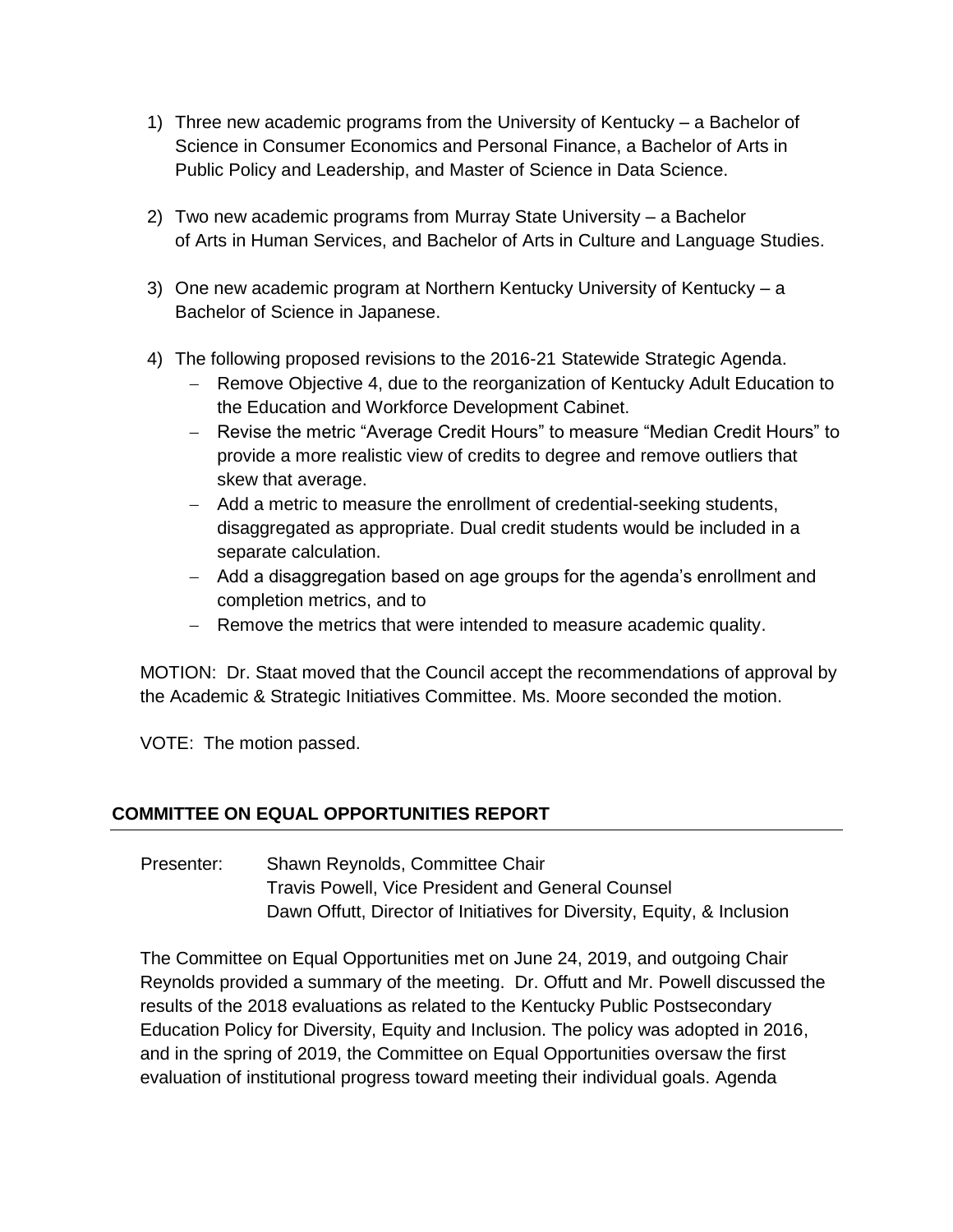materials included a summary of the evaluation results for each institution, an example narrative report on strategy implementation, evaluation, and determination of next steps.

# **AMENDMENT TO 13 KAR 1:020 – PRIVATE COLLEGE LICENSING**

Presenter: Travis Powell, CPE Vice President and General Counsel

The Council on Postsecondary Education is charged with protecting institutions and citizens of the Commonwealth against those colleges which resort to fraudulent practices, unfair competition, or substandard educational programs per KRS 164.947. KRS 164.947(3) vests the authority to license with the president of the Council and it covers all private, for-profit and non-profit colleges offering a bachelor's degree or above and out-of-state private and public colleges that operate in Kentucky.

Mr. Powell presented the following proposed revisions to 13 KAR 1:020:

- 1) In-state colleges required to receive approval for an instructional site where 50% of an academic program is offered, rather than 25%.
- 2) Colleges required to provide notice to the Council when certain measures of federal financial aid distress are triggered.
- 3) If those measures are triggered, in-state colleges using unrestricted cash to meet their unearned tuition coverage obligations will be required to obtain a surety bond or letter of credit or transfer the cash to the Council until those measures are no longer triggered.
- 4) The process for the Council to call in a letter of credit to protect student claims for unearned tuition is outlined.
- 5) Colleges would be required to provide notice that they are the subject of any investigation, complaint, or disciplinary matter with any accreditors or state or federal agencies within 10 days of their receipt of notice.
- 6) By January 1, 2022, all licensed colleges shall maintain all student records in an electronic format that is searchable and readily transferable consistent with industry standards. New colleges seeking licensure shall meet this requirement as a part of initial licensure.
- 7) As part of the annual renewal application for licensure, colleges must provide documentation of any notice of disciplinary action, warning or probation from any state, federal, or accrediting agency within the past two years.
- 8) Technical revisions.

An approval action authorizes staff to file the proposed administrative regulation, and authorize CPE Vice President and General Counsel [pursuant to KRS 13A.290(4) and KRS 13A.320(1)(b)] to make such changes on behalf of the Council as necessary to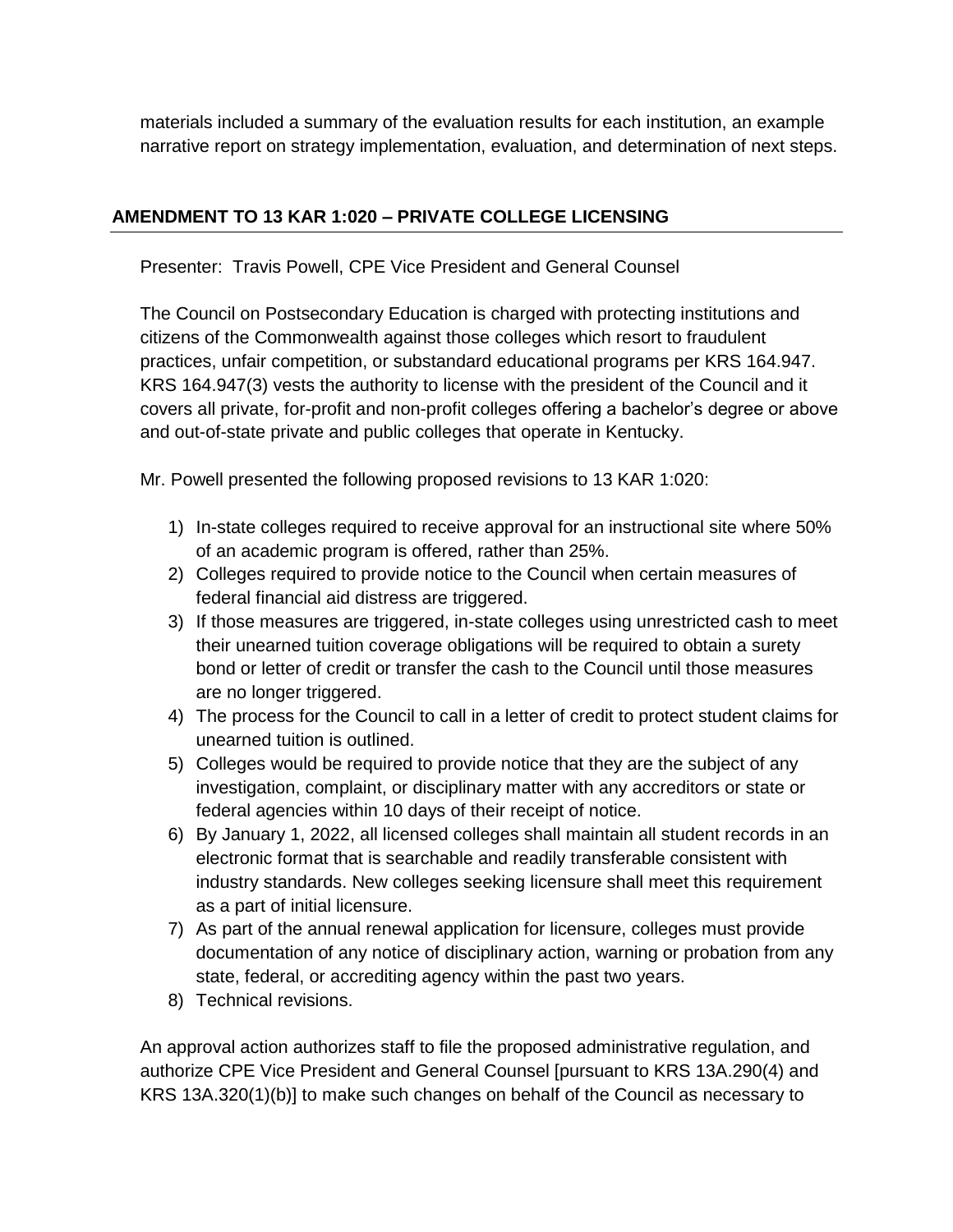comply with KRS Chapter 13A and obtain adoption by the Administrative Regulation Review Subcommittee and the Interim Joint Committee on Education.

MOTION: Ms. Nelson moved to accept the proposed amendments to 13 KAR 1:020 as presented. Mr. Torres seconded the motion.

VOTE: The motion passed.

# **UPDATE FROM THE COMMISSIONER OF EDUCATION**

Presenter: Wayne D. Lewis, KY Commissioner of Education

Dr. Lewis discussed the current teacher shortages and ways the state is trying to mitigate the impact those shortages are causing. Much of the discussion focused on alternative pathways to certification, alternative methods to the traditional way of teaching, and programs such as Teach for America that can be expanded for Kentucky's K-12 system.

# **ANNUAL STRATEGIC AGENDA PERFORMANCE BRIEFING FROM THE ASSOCIATION OF INDEPENDENT KENTUCKY COLLEGES AND UNIVERSITIES**

Presenters: Gary Cox, President of AIKCU Kenneth L. Hoyt, Ph.D., The Higher Education Practice, LLC

The Association of Independent Kentucky Colleges and Universities (AIKCU) leadership staff provided the annual independent college briefing to the Council as directed by KRS 164.020(13). Following the briefing, an update was provided on the results of AIKCU's Optimizing Academic Balance (OAB) initiative, a three-year grant-funded project to engage AIKCU institutions in a data-driven analysis of their core academic missions to help institutions better understand their academic business models and enhance their sustainability. This is the first time this type of analysis has been done for a collective group of like institutions to provide comparative data. Thirteen of eighteen AIKCU members have now completed the process.

# **RESOLUTIONS**

Periodically, the Council recognizes certain individuals for their support of and service to postsecondary education in Kentucky. At the meeting, resolutions for the following individuals were approved by the Council: